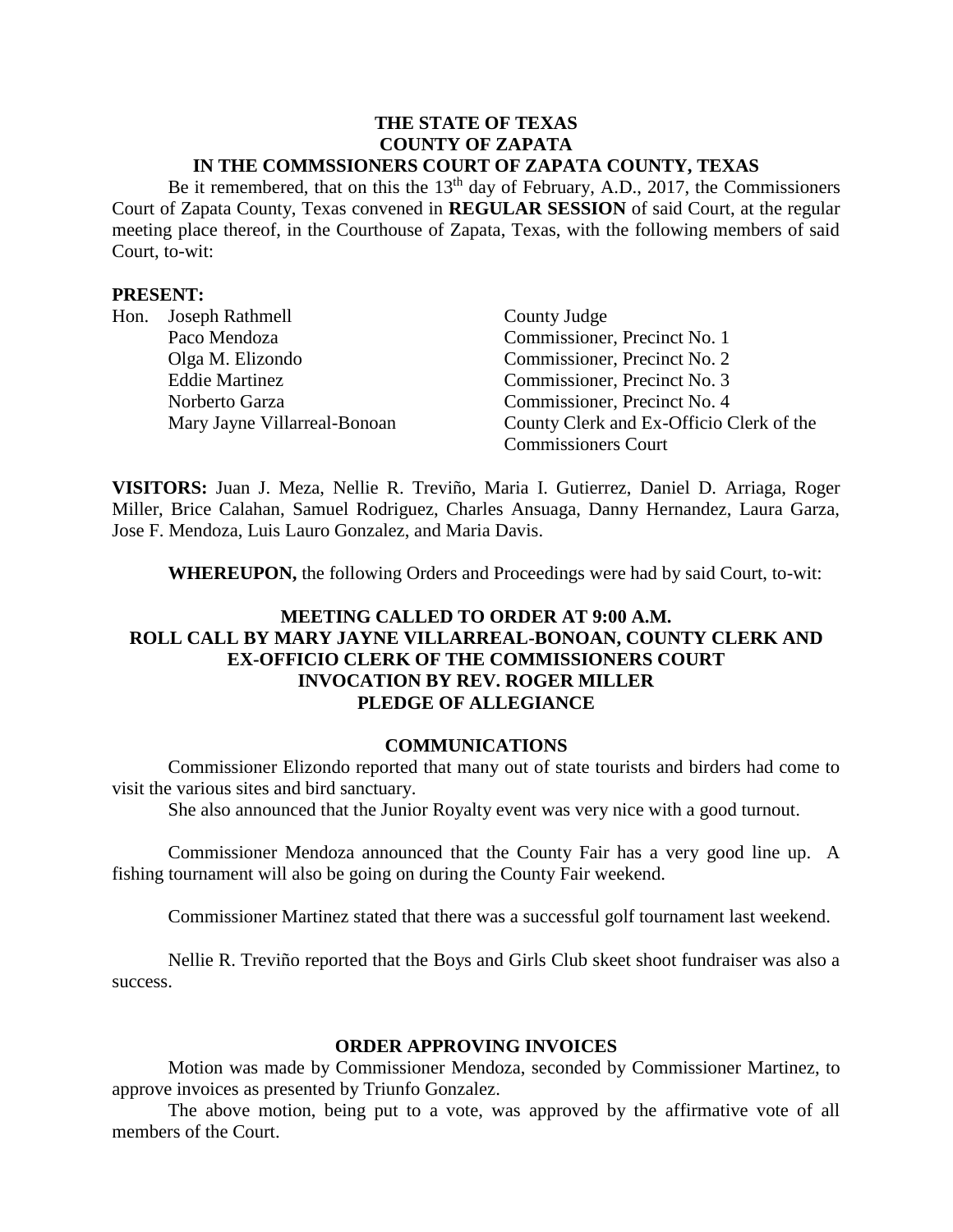#### **ORDER APPROVING TREASURER'S REPORT**

Motion was made by Commissioner Martinez, seconded by Commissioner Garza, to approve Treasurer's Report as requested by Hon. Romeo Salinas, County Treasurer.

The above motion, being put to a vote, was approved by the affirmative vote of all members of the Court.

#### **ORDER APPROVING CHECKS ISSUED**

Motion was made by Commissioner Mendoza, seconded by Commissioner Garza, to approve checks issued as requested by Hon. Romeo Salinas, County Treasurer.

The above motion, being put to a vote, was approved by the affirmative vote of all members of the Court.

#### **TAX / ASSESSOR COLLECTOR'S REPORT**

Luis L. Gonzalez, Tax Assessor/Collector, reported collections of Motel-Hotel Tax in an amount of \$11,258.92 for a year to date total of \$\$45,223.51 and tax collections in an amount of \$802,273.73 for a total of 76.14% total collections.

#### **ORDER APPROVING PAYMENT #2 TO GUZMAN-JUAREZ BACKHOE SERVICE FOR ZAPATA COUNTY BLUFF DR. / FALCONSHORE SANITARY SEWER PROJECT**

Motion was made by Commissioner Garza, seconded by Commissioner Martinez, to approve payment #2 to Guzman-Juarez Backhoe Service for the Zapata County Bluff Dr. / Falcon Lakeshore Sanitary Sewer project in the amount of \$92,137.65 as requested by Hon. Joe Rathmell, County Judge.

The above motion, being put to a vote, was approved by the affirmative vote of all members of the Court.

# **ORDER APPROVING SERVICE AGREEMENT BETWEEN COUNTY INFORMATION RESOURCES AGENCY (CIRA) AND ZAPATA COUNTY**

Motion was made by Commissioner Mendoza, seconded by Commissioner Garza, to approve a Service Agreement between the County Information Resources Agency (CIRA) and Zapata County for standard website hosting at \$550.00 per year as requested by Hon. Joe Rathmell, County Judge.

The above motion, being put to a vote, was approved by the affirmative vote of all members of the Court.

#### **ORDER APPROVING HIRING OF ELOY A. LOPEZ**

Motion was made by Commissioner Martinez, seconded by Commissioner Garza, to approve the hiring of Eloy A. Lopez in position #4, fund #15, Department #011 as labor/maintenance employee at \$8.20 per hour as requested by Hon. Paco Mendoza, Commissioner Pct. 1.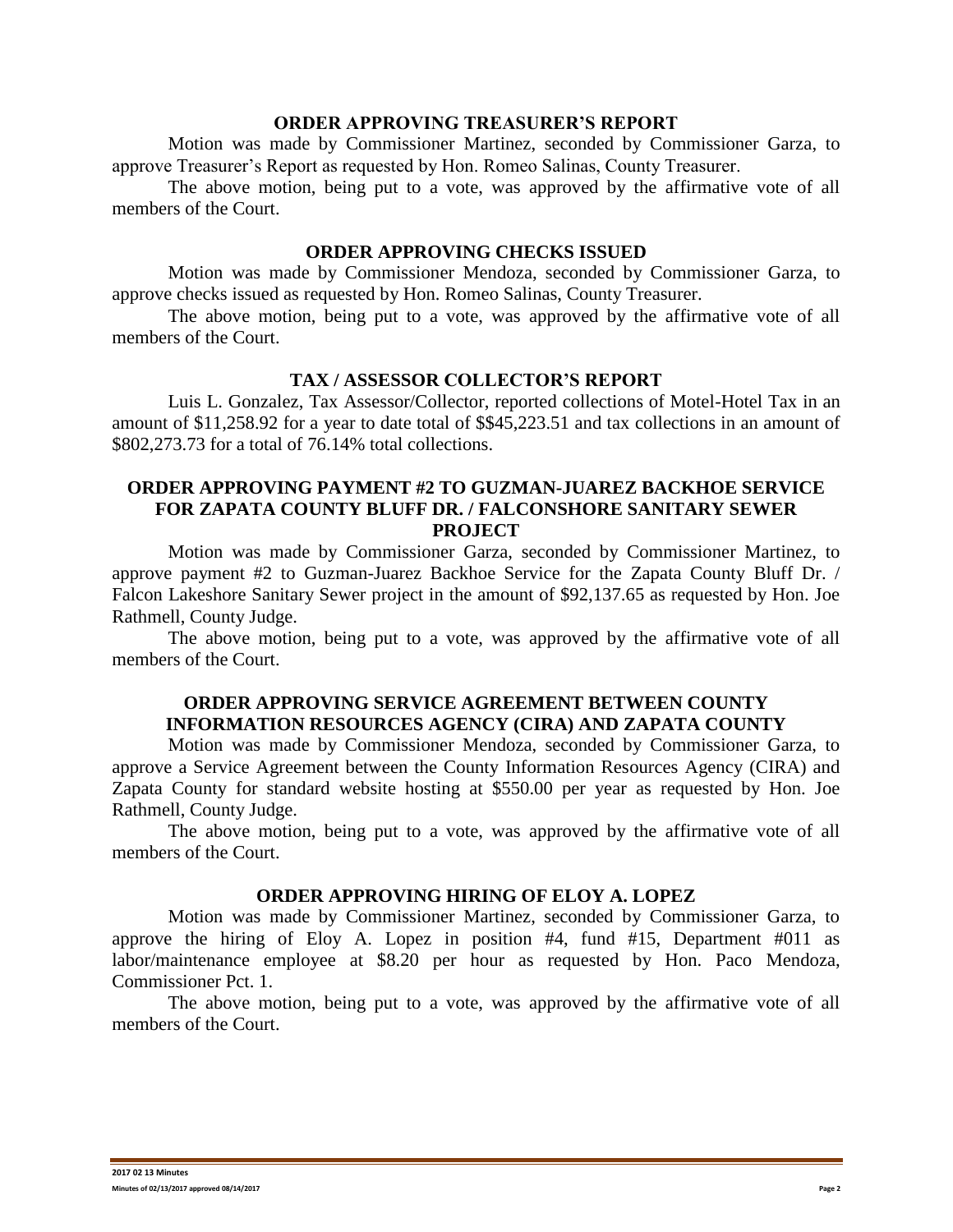### **ORDER TO TABLE REQUEST BY HON. JUANA MARIA GUTIERREZ REGARDING INVOICE FROM PATRIA OFFICE SUPPLY FOR PRINTER TONER**

Motion was made by Commissioner Martinez, seconded by Commissioner Garza, to table request by Hon. Juana Maria Gutierrez, Justice of the Peace, Pct. 2, regarding invoice from Patria Office Supply to pay for printer toner from Technology Fund (\$1,413.93).

The above motion, being put to a vote, was approved by the affirmative vote of all members of the Court.

## **ORDER TO TABLE REQUEST BY HON. FERNANDO MUÑOZ REGARDING USE OF TECHNOLOGY FUNDS TO PAY YEARLY LEASE OF \$2,050.45 ON COPIER MACHINE**

Motion was made by Commissioner Martinez, seconded by Commissioner Mendoza, to table request by Hon. Fernando Muñoz, Justice of the Peace, Pct. 3, to approve the use of the Technology Fund to pay the yearly lease of \$2,050.45 on the copier machine.

The above motion, being put to a vote, was approved by the affirmative vote of all members of the Court.

## **ORDER APPROVING TRANSFER OF \$15,000 FROM TOBACCO FUND TO MEDICATIONS**

Motion was made by Commissioner Mendoza, seconded by Commissioner Garza, to transfer \$15,000 from Tobacco Fund (67-800-352) to medications (10-543-460) as requested by J. J. Meza, Fire Chief.

The above motion, being put to a vote, was approved by the affirmative vote of all members of the Court.

### **ORDER APPROVING TRANSFER OF \$15,000 FROM TOBACCO FUND TO REPAIRS**

Motion was made by Commissioner Martinez, seconded by Commissioner Garza, to approve to transfer funds in the amount of \$15,000.00 from Tobacco Fund (67-800-352) to repairs (10-543-457) as requested by J.J. Meza, Fire Chief.

The above motion, being put to a vote, was approved by the affirmative vote of all members of the Court.

# **ORDER APPROVING U.S. BORDER PATROL-ZAPATA STATION TO MOUNT A CAMERA ON WATER TANKS IN ZAPATA, SAN YGNACIO, AND RAMREÑO**

Motion was made by Commissioner Mendoza, seconded by Commissioner Garza, to approve to allow U.S. Border Patrol-Zapata Station to mount a camera on the water tanks in Zapata, San Ygnacio, and Ramireño, Texas as requested by Carlos Treviño, Jr., Water Plant Manager.

The above motion, being put to a vote, was approved by the affirmative vote of all members of the Court.

# **ORDER APPROVING USE OF ZAPATA COUNTY PAVILION EXTERIOR ON APRIL 30, 2017 FOR START OF ANNUAL ZAPATA TO LAREDO FUN RACE**

Motion was made by Commissioner Mendoza, seconded by Commissioner Garza, to approve the use of the Zapata County Pavilion exterior on April 30, 2017 at 6:30 a.m. for the start of the annual Zapata to Laredo Fun Race as requested by Mike Dole, Pro Bikes.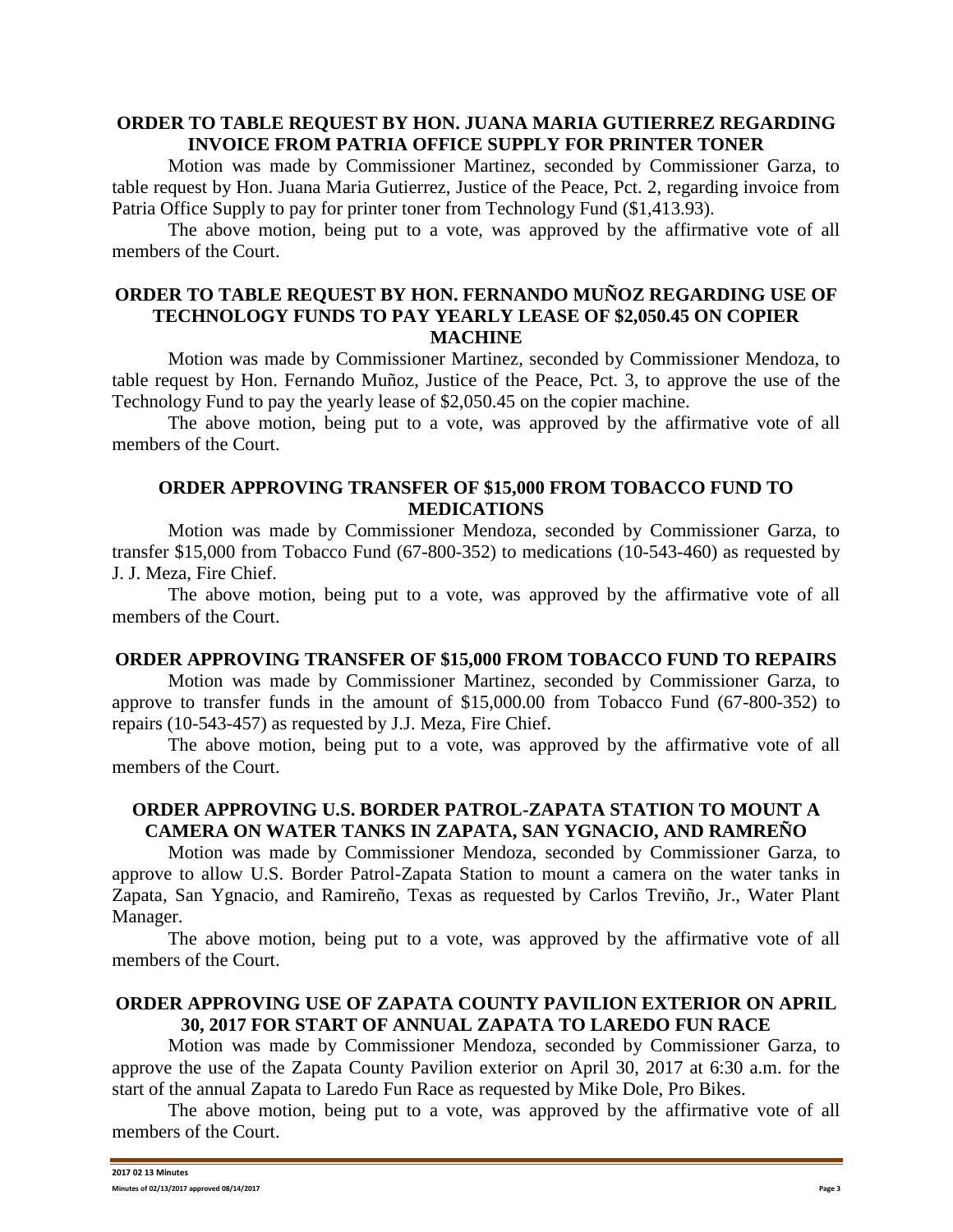## **ORDER TO TABLE REQUEST BY BRICE CALAHAN OF MASA TRANSPORT SOLUTIONS REGARDING OFFER OF SERVICES TO COUNTY EMPLOYEES**

Motion was made by Commissioner Garza, seconded by Commissioner Mendoza, to approve to allow MASA to enter into payroll and offer services to county employees as requested by Brice Calahan, MASA Transport Solutions.

The above motion, being put to a vote, was approved by the affirmative vote of all members of the Court.

# **ORDER APPROVING USE OF SOFTBALL FIELDS ON MARCH 18 FOR CO-ED SOFTBALL TOURNAMENT**

Motion was made by Commissioner Garza, seconded by Commissioner Mendoza, to approve the use of the softball fields on Saturday, March 18<sup>th</sup> for the Co-ed Softball Tournament to benefit the Zapata High School Coffee Time Coffee Shop program run by special needs students as requested by Danny Hernandez, Zapata Border Patrol Community Liaison.

The above motion, being put to a vote, was approved by the affirmative vote of all members of the Court.

### **ORDER APPROVING LINE ITEM TRANSFER**

Motion was made by Commissioner Martinez, seconded by Commissioner Garza, to approve the following line-item transfer:

|             | DEPARTMENT LINE-ITEM |            | FUND.                   | AMOUNT     |
|-------------|----------------------|------------|-------------------------|------------|
| <b>FROM</b> | Non-Department       | 10-409-336 | <b>Supplies General</b> | \$2,000.00 |
| <b>TO</b>   | Non-Department       | 10-409-431 | Adv. & Publications     | \$2,000.00 |

The above motion, being put to a vote, was approved by the affirmative vote of all members of the Court.

Motion was made by Commissioner Martinez, seconded by Commissioner Garza, to approve the following line-item transfer:

|             | DEPARTMENT LINE-ITEM |            | <b>FUND</b> | <b>AMOUNT</b> |
|-------------|----------------------|------------|-------------|---------------|
| <b>FROM</b> | Water Plant          | 80-600-443 | Electricity | \$66.61       |
| <b>TO</b>   | Non-Department       | 10-409-443 | Electricity | \$66.61       |

The above motion, being put to a vote, was approved by the affirmative vote of all members of the Court.

Motion was made by Commissioner Martinez, seconded by Commissioner Garza, to approve the following line-item transfer:

|             | <b>DEPARTMENT LINE-ITEM</b> |            | <b>FUND</b>       | <b>AMOUNT</b> |
|-------------|-----------------------------|------------|-------------------|---------------|
| <b>FROM</b> | Non-Department              | 10-409-336 | <b>Supplies</b>   | \$2,000.00    |
| <b>TO</b>   | Non-Department              | 10-409-335 | Computer Hardware | \$2,000.00    |

The above motion, being put to a vote, was approved by the affirmative vote of all members of the Court.

# **MOTION WAS MADE BY COMMISSIONER GARZA, SECONDED BY COMMISSIONER MENDOZA, TO ENTER INTO EXECUTIVE SESSION**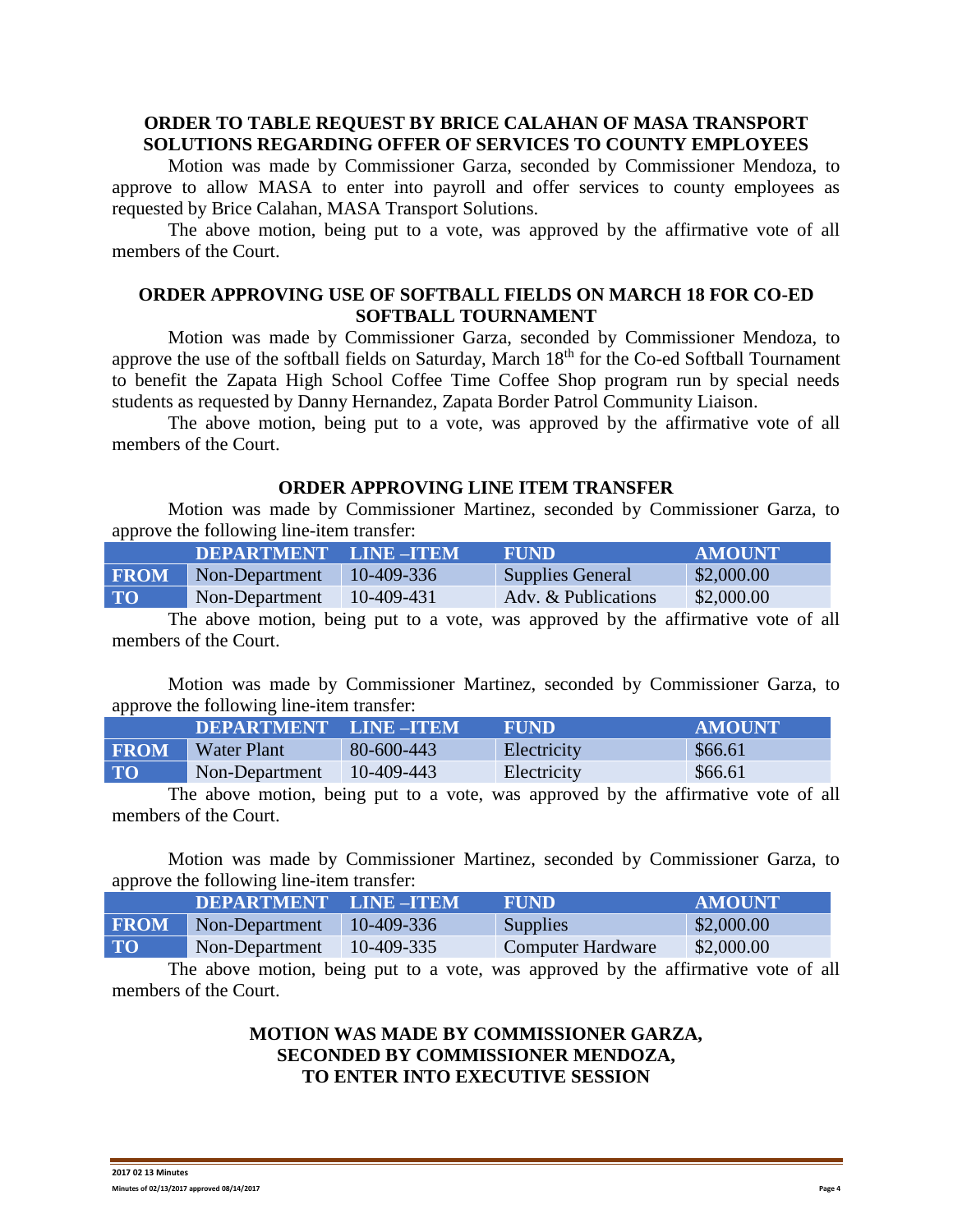# **MOTION WAS MADE BY COMMISSIONER GARZA, SECONDED BY COMMISSIONER MARTINEZ, TO RETURN TO REGULAR SESSION**

# **ORDER AUTHORIZING HECTOR URIBE TO MAKE CHANGES TO RSL WASTE COLLECTION CONTRACT AS DISCUSSED IN EXECUTIVE SESSION**

Motion was made by Commissioner Mendoza, seconded by Commissioner Martinez, to authorize Hector Uribe to make necessary changes to the RSL waste collection contract as discussed in executive session as requested by Hon. Eddie Martinez, Commissioner Pct. 1.

The above motion, being put to a vote, was approved by the affirmative vote of all members of the Court.

#### **ORDER AUTHORIZING HECTOR URIBE TO MAKE NECESSARY CHANGES TO COUNTY ORDINANCE OF LOCATION LICENSE FOR OPEATION OF AMUSEMENT REDEMPTION MACHINES**

Motion was made by Commissioner Martinez, seconded by Commissioner Garza, to authorize Hector Uribe to make the necessary changes and updates to the County Ordinance of Location License for Operation of Amusement Redemption Machines as discussed in executive session as requested by Hon. Romeo Salinas, County Treasurer.

The above motion, being put to a vote, was approved by the affirmative vote of all members of the Court.

## **ORDER AUTHORIZING THE RESPECTIVE COMMISSIONER AND MARTIN SAENZ TO SEEK CONSENT FROM PROPERTY OWNERS AS NEEDED FOR DEVELOPMENT OF POLICY ON ENCROUCHMENT AND DAMMING OF CREEKS AND ARROYOS IN RESIDENTIAL AREAS**

Motion was made by Commissioner Mendoza, seconded by Commissioner Martinez, to authorize the respective Commissioner and Martin Saenz to seek consent from property owners as needed for the development of a policy on the encroachment and damming of creeks and arroyos in residential areas of Zapata County as requested by Hon. Joe Rathmell, County Judge. *[Executive Session is requested pursuant to Texas Government Code Title 5, Sub Chapter D, Section 551.071 (Consultation with Attorney).]*

The above motion, being put to a vote, was approved by the affirmative vote of all members of the Court.

# **ORDER AUTHORIZING TRIUNFO GONZALEZ TO TAKE NECESSARY ACTION ON PURCHASE ORDER #1396526 FOR PAYMENT OF DAMAGES TO RESIDENT'S VEHICLE**

Motion was made by Commissioner Martinez, seconded by Commissioner Mendoza, to authorize Triunfo Gonzalez, County Auditor, to take necessary action on PO #1396526 regarding payment for damage to resident's vehicle as requested by Triunfo Gonzalez, County Auditor. *[Executive Session is requested pursuant to Texas Government Code Title 5, Sub Chapter D, Section 551.071 (Consultation with Attorney).]*